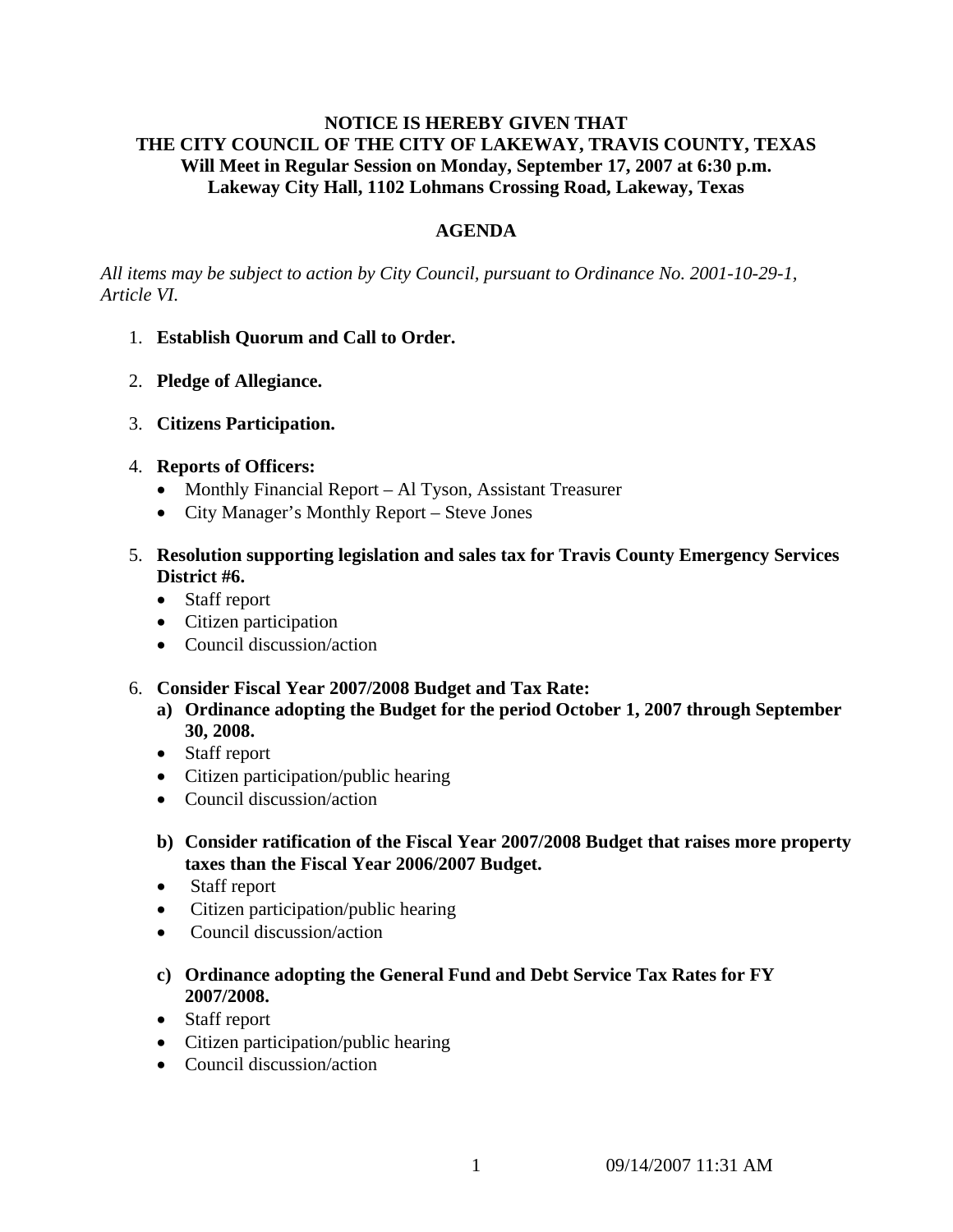- 7. **Rezoning: Lakeway Regional Medical Center Development, 3000 RR 620 South.**  Applicant Dan Brouilette, LRMC, LLC, requests the rezoning of approximately 54 acres of land as follows: La Piazza Lot 1 (3102 RR 620 South) from "MF, Multifamily" to "MMC, Major Medical Center," Lavon Lots 1 and 2 (3012 and 3016 Flintrock Trace), and the Lakeway/Lohman's Investments Tract (3301 Wild Cherry) from "C-1, Office/Retail" to "MMC, Major Medical Center." ZAPCO recommends approval 7-0.
	- Staff report
	- Citizen participation/public hearing
	- Council discussion/action
- 8. **Annexation: 103.97 acres located southwest of the City, adjacent to the Highlands irrigation tract.** Applicant Haythem Dawlett, Rough Hollow Development Ltd., requests annexation of this property into the City of Lakeway. ZAPCO recommends approval 7-0.
	- Staff report
	- Citizen participation/public hearing
	- Council discussion/action
- 9. **Zoning: 103.97 acres located southwest of the City, adjacent to the Highlands irrigation tract.** Applicant Haythem Dawlett, Rough Hollow Development Ltd., requests zoning of "GUI, Governmental, Utility and institutional" for this newly annexed property. ZAPCO recommends approval 7-0.
	- Staff report
	- Citizen participation/public hearing
	- Council discussion/action
- 10. **Annexation: Highlands Boulevard, a 25.586 acre tract located west of the City, extending from the western city limit to Bee Creek Road.** Applicant Haythem Dawlett, Rough Hollow Development Ltd., requests annexation of this property into the City of Lakeway. ZAPCO recommends approval 7-0.
	- Staff report
	- Citizen participation/public hearing
	- Council discussion/action
- 11. **Final Plat: Highlands Boulevard.** Applicant Haythem Dawlett, Rough Hollow Development Ltd., requests approval of the final plat for Highlands Boulevard. ZAPCO recommends approval 7-0.
	- Staff report
	- Citizen participation/public hearing
	- Council discussion/action
- 12. **Annexation: Lakeway Highlands Phase 1 Section 1 (24.507 acres) and Phase 1 Section 2 (31.346 acres).** Applicant Haythem Dawlett, Las Ventanas Land Partners Ltd., requests annexation of this property into the City of Lakeway. ZAPCO recommends approval 7-0.
	- Staff report
	- Citizen participation/public hearing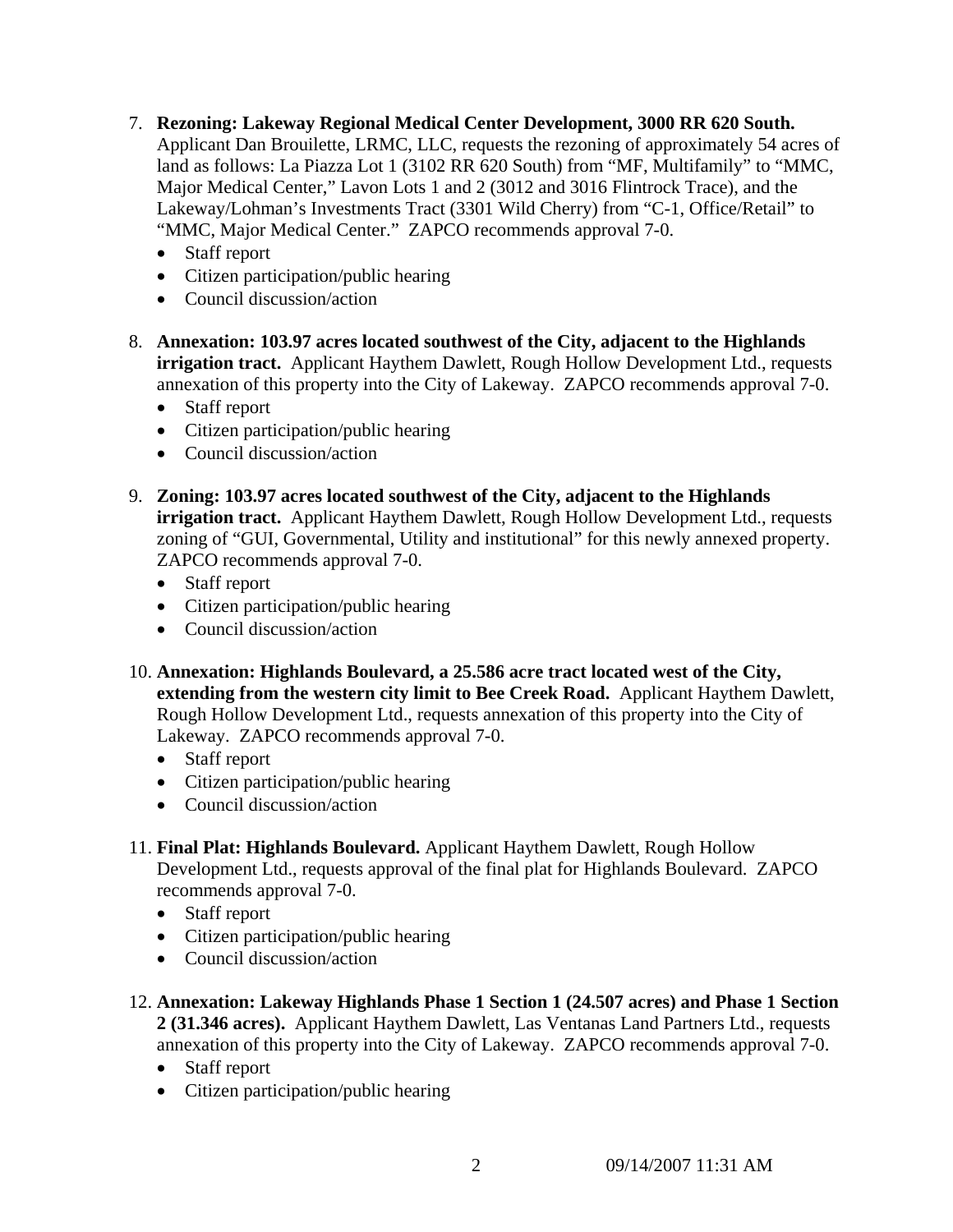- Council discussion/action
- 13. **Zoning: Lakeway Highlands Phase 1 Section 1 (24.507 acres) and Phase 1 Section 2 (31.346 acres).** Applicant Haythem Dawlett, Las Ventanas Land Partners Ltd., requests zoning of "R-3, Single Family Residential" for this newly annexed property. ZAPCO recommends approval 7-0.
	- Staff report
	- Citizen participation/public hearing
	- Council discussion/action
- 14. **Final Plat: Lakeway Highlands Phase 1 Section 1 (24.507 acres).** Applicant Haythem Dawlett, Las Ventanas Land Partners Ltd., requests approval of the final plats for Lakeway Highlands Phase 1 Section 1. ZAPCO recommends approval 7-0.
	- Staff report
	- Citizen participation/public hearing
	- Council discussion/action
- 15. **Final Plat: Lakeway Highlands Phase 1 Section 2 (31.346 acres).** Applicant Haythem Dawlett, Las Ventanas Land Partners Ltd., requests approval of the final plats for Lakeway Highlands Phase 1 Section 2. ZAPCO recommends approval 7-0.
	- Staff report
	- Citizen participation/public hearing
	- Council discussion/action
- 16. **Consider approving Highlands Boulevard Participation Agreement.**
	- Staff report
	- Citizen participation/public hearing
	- Council discussion/action
- 17. **Consider approving a resolution consenting to the annexation of land by Travis County Municipal Utility Districts No. 11, 12, and 13.**
	- Staff report
	- Citizen participation/public hearing
	- Council discussion/action
- 18. **Final Plat: Cherry Knoll Farms.** Applicant Larry Aiken, Cherry Knoll LLC, requests approval of the final plat for Cherry Knoll Farms. ZAPCO recommends approval 7-0.
	- Staff report
	- Citizen participation/public hearing
	- Council discussion/action
- 19. **Building Ordinance Amendments.** Proposed amendments to the Building Ordinance concerning variance requests, height determinations, administrative approval authority, and City Building Commission meetings.
	- Staff report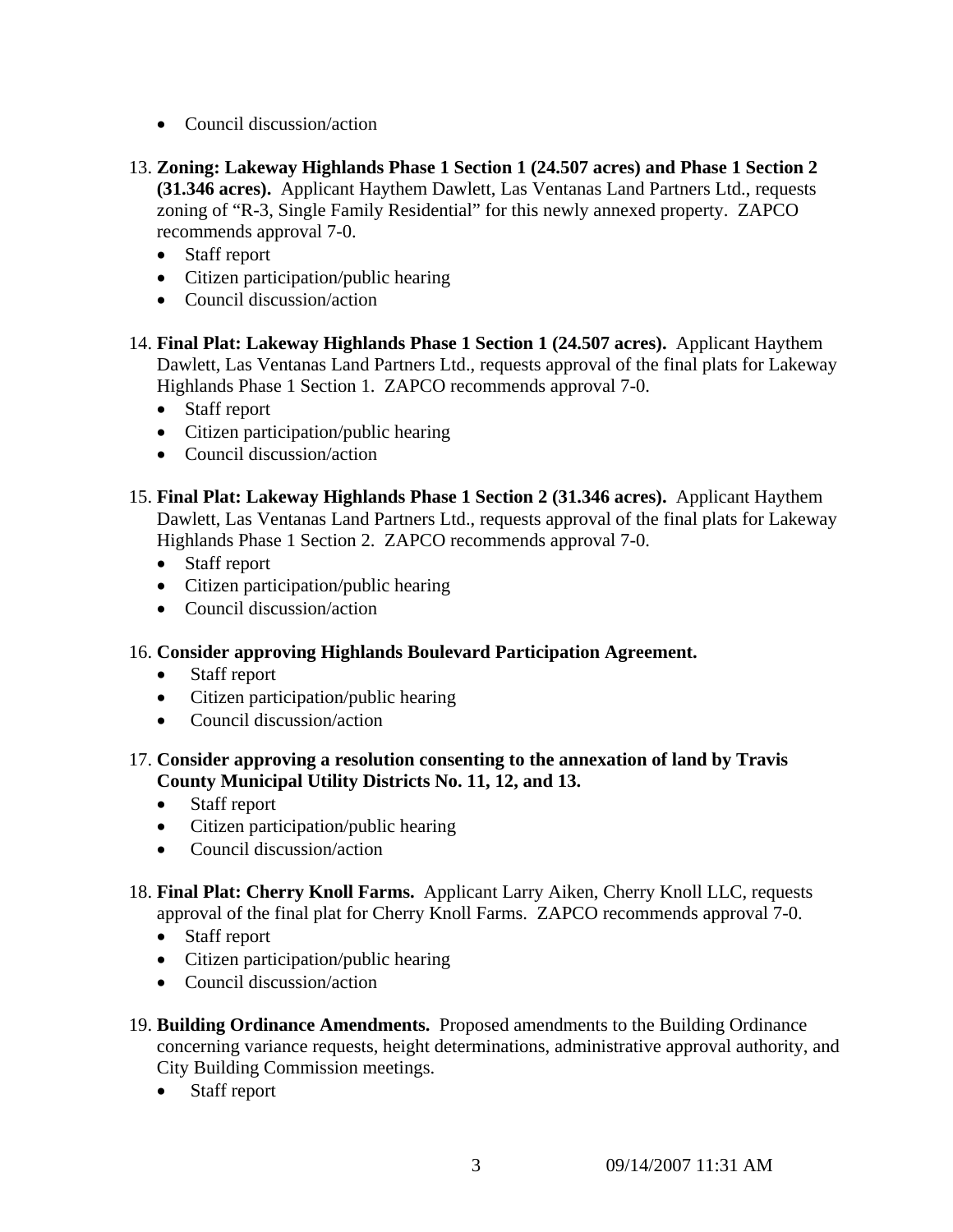- Citizen participation/public hearing
- Council discussion/action

20. **Development Ordinance Amendment.** A proposed amendment to the Development Ordinance concerning tree removal permits. ZAPCO recommends approval 7-0.

- Staff report
- Citizen participation/public hearing
- Council discussion/action
- 21. **Fee Ordinance Amendment.** A proposed amendment to the Fee Ordinance concerning fees for variance requests.
	- Staff report
	- Citizen participation/public hearing
	- Council discussion/action
- 22. **Consider renewing interlocal agreement with Village of Bee Cave for dispatch services.** 
	- Staff report
	- Citizen participation
	- Council discussion/action

**CONSENT AGENDA: All items may be approved by one Council vote. Members of the Council may pull items from the consent agenda for discussion.** 

- 23. **Authorize the serving of alcoholic beverages and allowing live band/music** at the Patriots Fest, a celebration honoring our nation's heroes, on Saturday, October 20, 2007, from 6 p.m. to 10 p.m., at City Hall parking lot, 1102 Lohmans Crossing.
- 24. **Approve Action Minutes:** Special Work Sessions of August 6, 2007 and August 27, 2007 and Regular Meeting of August 20, 2007.

## 25. **Appointment to Boards and Commissions:**

- **Board of Ethics: Roy Beckelhymer, appointed by Swan Dick Drury, appointed by Neighbors LaNell Edwards, appointed by Foreman Perry Smith, appointed by Rhue Tom Brewer, appointed by DeOme Bob Berry, appointed by Karges Cole Rowland, appointed by Tye**
- **Bill Marquis, Member ZAPCO**
- **Duane Zimmerman, Member, Heritage Commission**